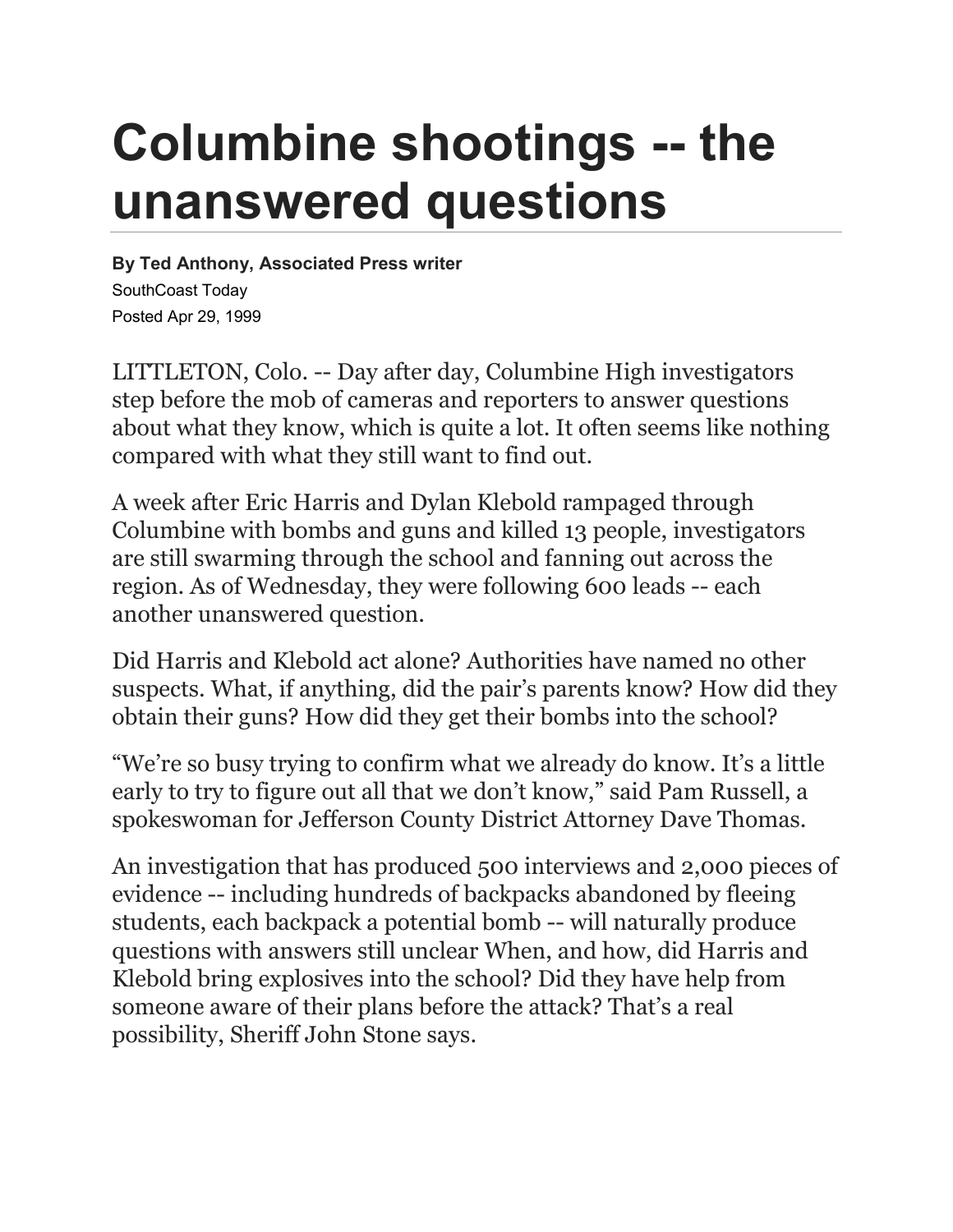"There's too much stuff in there," he said. "You can't walk in there blazing with more stuff than you can carry." Where did they get all the materials to make their explosives? Some apparently came from area hardware stores. "It's a good possibility that all of the bombs were built out of legal stuff," sheriff's spokesman Steve Davis said. --Were the three youths taken into custody near the school involved? Stone was "highly suspicious" of them, but his office said Wednesday that, although they knew the suspects, they had been cleared. --Was Robyn K. Anderson, 18, a Columbine senior identified as Klebold's girlfriend, involved? Investigators questioned and released her, calling her a witness. But they said Wednesday that she bought three of the guns used, and they want to know if she knew what was planned. How many students were absent from Columbine that day? How many could have been involved? Investigators are checking attendance records.

There are questions about Harris and Klebold themselves Was Eric Harris taking -- or not taking -- psychiatric medication? A family friend told The New York Times that he had been taking something, but a coroner's toxicology report found no drugs or alcohol in Harris' system. Authorities wouldn't discuss the matter Wednesday, but they said any such medication could be a factor in the investigation. What did their parents know? Many people across the country have blamed the Harrises and the Klebolds. But investigators have provided nothing specific to suggest that the parents were forewarned in any way.

"Both boys' parents at this point have been cooperative with us," Thomas said. Did they kill themselves simultaneously or at different times? The coroner hasn't said, and Davis on Wednesday cited a "small possibility" of a murder-suicide.

Dr. Chris Colwell, the responding physician, pronounced them dead at 445 p.m. the day of the shooting, the earliest he could get into the library. then, it's estimated, they had been dead for hours. How long had they been planning the attack? A diary found at Harris' house, which referred to himself as "Rebel" and Klebold as "Vodka," indicated